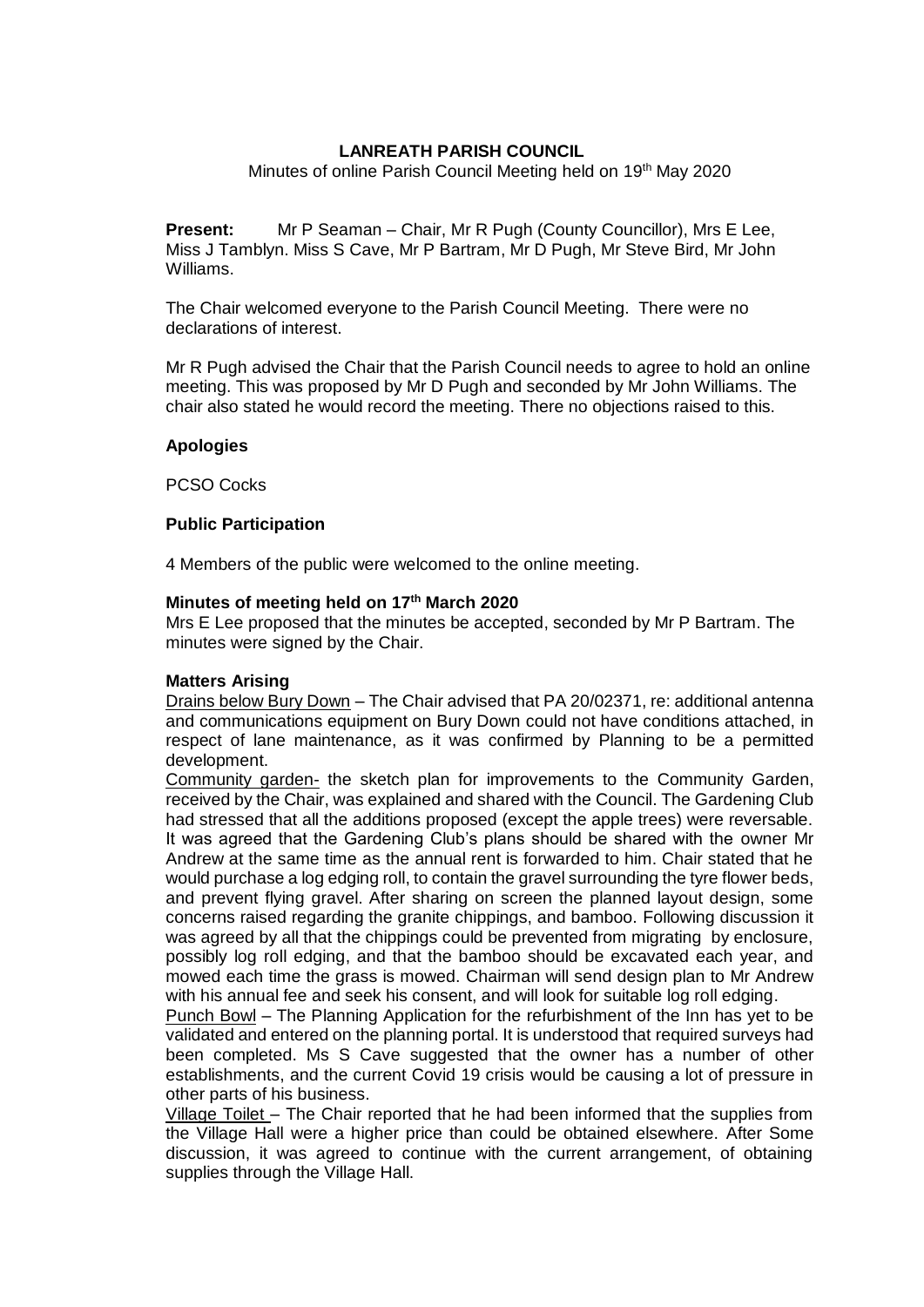Millennium building weathervane – fund raising continues. Mr P Meatyard not present so no update available.

Horse chestnut tree – Millennium Green – The Chair reported that as the tree is in a Conservation area, a tree work form would need to be submitted to Cornwall Council 6 weeks prior to any work being undertaken. It was agreed to wait until Autumn. Mr S Bird suggested that photos be taken whilst the tree is in full leaf, as this would be helpful for the tree surgeons when they undertake the work. Chair agreed to take some photos.

Football pitch – the Chair reported that he had received a phone call from the Housing Development Team. They were looking at options in consultation with the Affordable Housing team to determine the appropriate housing mix. They would definitely consult with the community prior to submitting any planning application. Mr R Pugh reported that he had received a phone call from the owner of the land, who stated that he was putting the land back onto the open market. It was felt that this could pose a significant risk to the future of football pitch, and a covenant protecting it was unlikely. The Neighbourhood Plan may add some protection.

Parish Clerk vacancy – Following shortlisting and interviews Mrs R Warren has been appointed as Parish Clerk. She will take up her post on 1<sup>st</sup> June 2020.

Dog waste bin – Village Hall car park. Chair reported that the bin was not included in the Biffa Contract . Cornwall Council are unable to add any further bins to the contract. There would be a charge to Lanreath Parish council of £5.50/week to empty this bin, a cost of £286 p.a. There was discussion about this, but decided to defer any decision to the next meeting whilst other options were explored.

Lanreath bus - This service had been temporarily suspended, but Mr R Pugh assured the Council that it will return once shops are open again. Mr R Pugh expressed concern that the Community Bus was underused. There was some discussion about how to promote greater use of the Community Bus. Mrs E Lee pointed out that many of the regular users were currently self-shielding.

### **Correspondence**

All correspondence was noted.

Cornwall Council:

Weekly Planning updates received. The Chair stated that he would be happy to forward these any other email correspondence on to councillors if they wished.

Following email correspondence with CORMAC the additional road signs on the Bodinnick road, and on the B3359 are now in place.

A Purchase Order has been received from Cornwall Council in respect of the Local Maintenance Partnership for footpaths in the Parish. The costs of clearing paths and stiles can be reclaimed from Cornwall Council under this P.O.

An information notice received that Recycling centres are no open. Mr R Pugh confirmed this. Covid 19 updates are available on Cornwall Council website.

#### Other Correspondence:

The chair noted that there had been an email invitation to join CALC (Cornwall Association of Local Councils) He had found it a very useful resource. Cost for 20/21 would be £270.84. No decision was made.

Email from external auditor. Chair explained that Statutory Instrument 2020/404 removed the requirement for a common period for the exercise of public rights and extending the deadline by which the Annual Governance and Accountability Return  $(AGAR)$  needed to be published to between  $30<sup>th</sup>$  September 2020 and  $30<sup>th</sup>$  November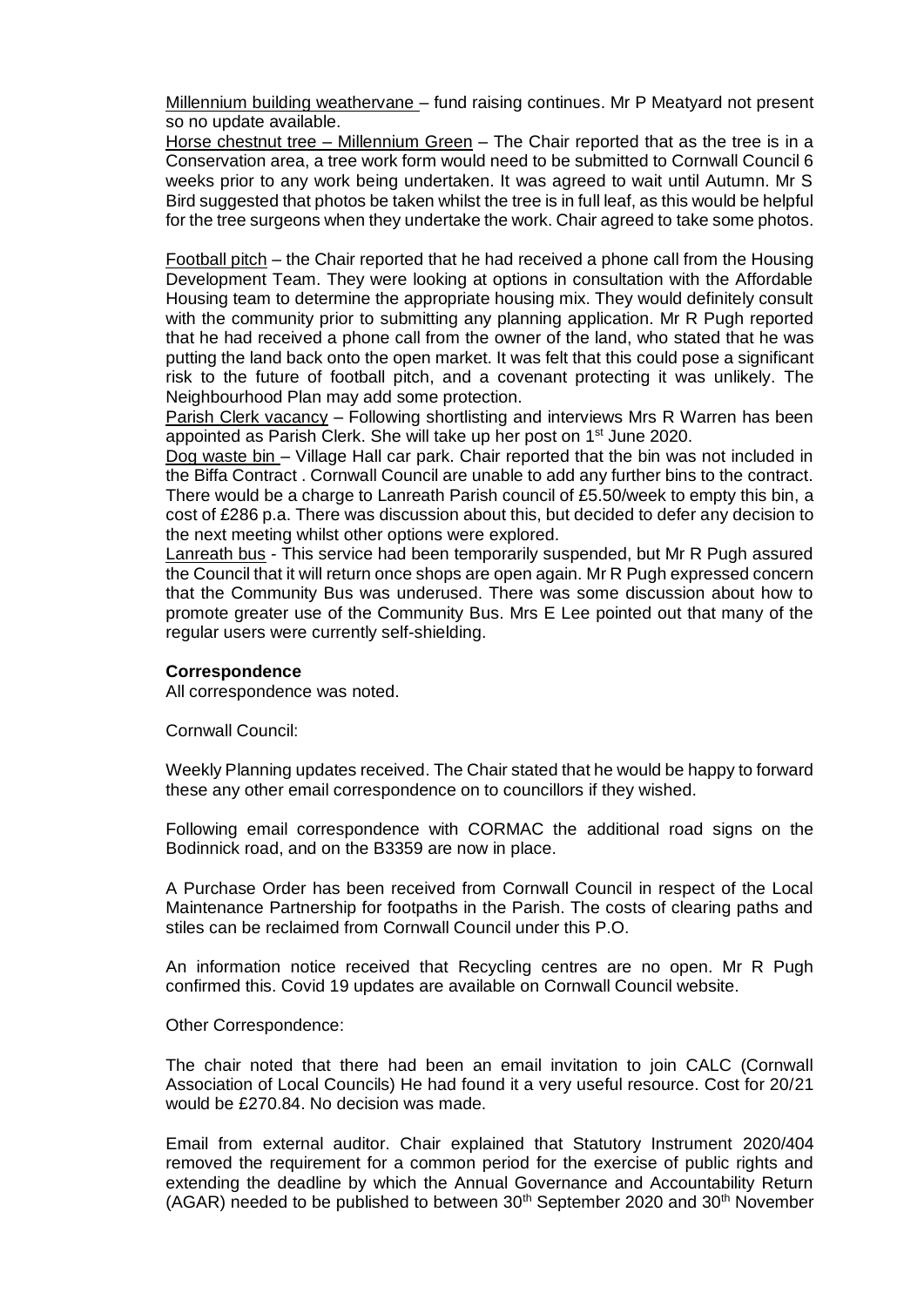2020. The Chair stated that the public can ask to look at the Parish Council accounts during this period.

Suez Planning meeting for Connon Bridge site. There will be an online meeting regarding this on  $4<sup>th</sup>$  June. Mr R Pugh stated that the new contract starts next year, and there will a new building needed for waste food storage. In answer to a question Mr R Pugh stated food waste would be stored for a maximum of 24 hours.

A contact had been received via the website. Following a cat being run over in the village would the Parish Council consider reducing the speed limit through the village to 20mph. in discussion it was mentioned that the Parish Council had looked at this about 5 years ago. The cost then, for changing the signs, was £5000 and would likely be more now and, at the time, PCSO Cocks had advised it would not be possible to enforce a 20mph limit. The Chair reported that recent Government research indicated that the average speed was reduced by about 1 mph in areas where a 20mph limit was imposed. The responses to the community questionnaire during development of the Lanreath Neighbourhood Plan indicated a small bias among respondents against additional traffic calming measures. In response to a question the Chair reported that speed bumps were very expensive, costing £10,000 per pair. It was noted that they could also be uncomfortable for some drivers. Mr R Pugh confirmed that the £50,000 made available annually to Community Network Areas by Cornwall Council for additional traffic safety items was already fully allocated. It was felt that any measures would have little impact on the problem. To be added as an agenda item for the next meeting.

# **6. Planning**

Update on PA 20/03019 – Certificate of lawfulness for the retention of mobile caravan for residential use. Following email correspondence among Councillors, the consultee comments submitted were as follows: 'Lanreath PC has no knowledge of any matters of fact related to this application and the documents that are available on the Planning Portal

# **7. Climate Change**

Miss S Cave reported that due to a heavy work load she had no update for the Parish Council.

### **8. Risk Assessment**

The Chair reported that the risk assessment had been emailed out to Parish Councillors for review.

The two highest risks identified were

- Insurance could be invalidated by failing to adhere to policy conditions
- Data protection breaches.

Mr D Pugh commented that further clarity was required on the risks associated with using the Village Hall for face-to-face Parish Council meetings open to the public. Chair to contact Village Hall Committee to identify existing safety regimes for the Hall.

### **9. Air Ambulance Request for Contribution**

A letter was received in March from the Cornwall Air Ambulance requesting a donation from the Parish Council. The Council was informed by Mr. S Bird that, due to COVID 19, the air ambulance is likely to lose a very large amount from the normal fundraising donations. Ms J Tamblyn stated she was agreeable to the Parish Council forwarding a donation. Chair reported that the Council had saved on the Clerk's salary for 2 months, which gave some budget flexibility. A donation of £250 proposed by Mr P Bartram, seconded by Mr S Bird and carried by majority vote.

### **10. Insurance Policy Renewal**

Specific concerns highlighted in policy.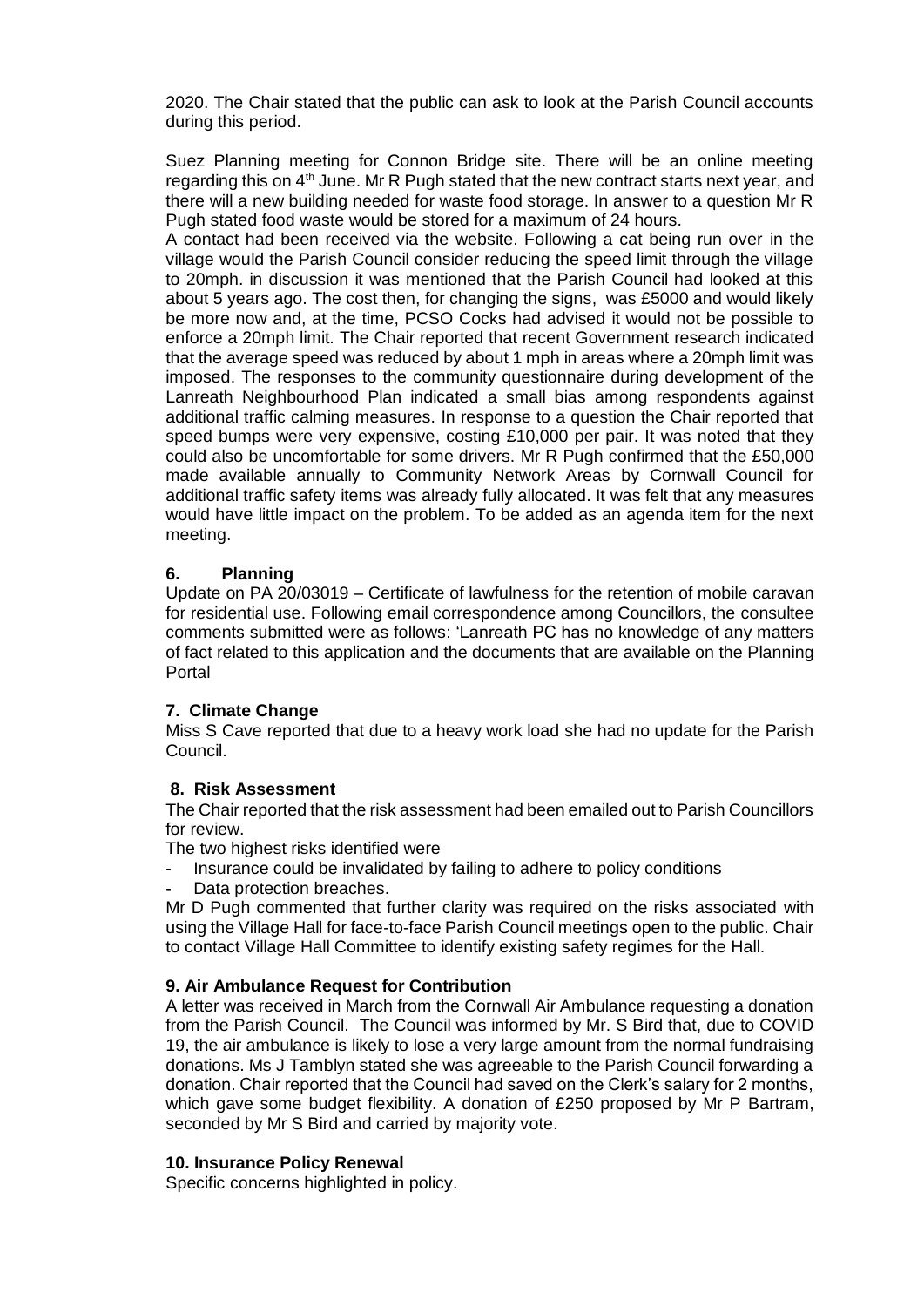Under special activities guidelines any playground equipment must be inspected weekly and any defective equipment must be taken out of use until it is repaired. There should be appropriate signage. At present equipment is inspected annually by an external safety contractor. Mr J Williams stated that until he was self-isolating he did inspect it weekly. Children are still using the play equipment, and it would be difficult to prevent this as play equipment is not fully fenced. Mr. D Pugh agreed to undertake weekly inspections of the equipment until current restrictions ease, after which a rota will be established for these inspections. Mr S Bird undertook to draft a check list to be used for the inspection. Chair to send copy of the last annual inspection report to Mr S Bird.

Concerns expressed about Data protection and compliance with GDPR (which may change shortly due to UK leaving the EU). Lengthy discussion about maintenance of data security. Mr S Bird advised that passwords should be changed every 60 days. Any information that comes under Data protection regulations via email should be read and deleted. It was suggested councillors use only their Parish councillor gmail accounts for council business.

Ms S Cave proposed, that insurance renewal including data protection insurance at a cost of £820.94 be accepted, this was seconded Mr J William and carried by majority vote.

# **11. Clerk Training**

Mrs. R Warren had requested that Parish Council consider sponsoring her for online training course 'Introduction to Local Council Administration'. Cost £99 plus VAT – total £118.80. VAT may be reclaimed. Council were asked by the Chair to also consider sponsoring the Clerk for membership of Society of Local Council Clerks ( SLCC) at a cost of £92 p.a. plus joining fee of £8 (£100 total). Chairman reminded council that there had been no Clerk's fees the previous 2 months. Mr P Seaman proposed that council should cover clerk's training and society membership, this was seconded by Ms S Cave and carried unanimously.

# **12. COVID-19**

Chair queried whether an updated strategy for managing Council business including any additional changes to obtaining council approval for expenditure was required. While council meetings were suspended the Chair has been requesting approval from councillors by email, but if online meetings continue on a regular basis it should be sufficient to manage expenditure decisions at council meetings. Thanks were expressed to Mr D Pugh for facilitating cheques being signed.

The Annual meeting normally held in May was postponed as provided for by recent changes to regulations. Mr P Seaman proposed, and R Pugh seconded that the Annual Meeting be held in June this was Agreed unanimously.

# **13. Finance**

Payments approved by email since last meeting

| Dunn & Dusted                           | £40.00  |
|-----------------------------------------|---------|
| Lanreath Village Hall (Toilet Supplies) | £51.12  |
| <b>SWW</b>                              | £107.40 |
| D. Northcott                            | £100    |
| D.Hilton                                | £10     |
| D.Hilton (PAYE)                         | £63.60  |
| Dunn & Dusted                           | £40     |
|                                         |         |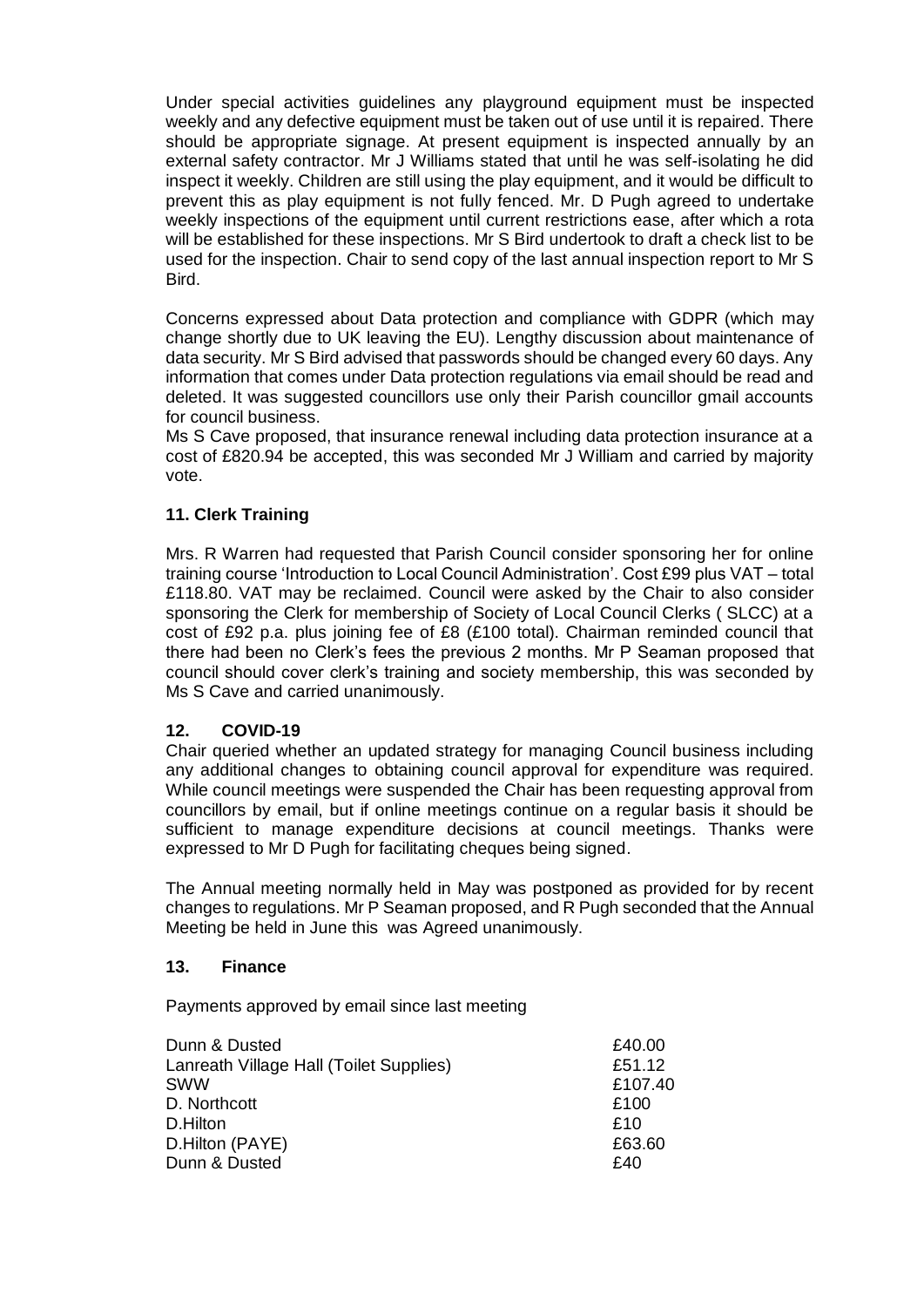Outstanding payments requiring approval

| Dunn & Dusted- grass cutting       | £40     |
|------------------------------------|---------|
| Dunn & Dusted - footpath clearance | £60     |
| <b>EDF Energy</b>                  | £111.18 |
| D.Northcott                        | £100    |
| Mr C Andrew                        | £10     |
| <b>Insurance Premium</b>           | £820.94 |
| <b>Minibus</b>                     | £300    |
| Ladybirds                          | £300    |
| <b>Village Hall</b>                | £300    |
| <b>PCC</b>                         | £400    |
|                                    |         |

Bank Balance as of 7<sup>th</sup> May

| Deposit A/C 07083384   | £6949.21 |
|------------------------|----------|
| Current A/C 00105609   | £1052.59 |
| Millennium A/C 0605962 | F2.24    |

Village Hall donation – Mr P Seaman proposed, Mr J Williams seconded donation of £300 to Village Hall, Carried.

Remaining donations and payments as detailed above to be paid: Mrs E Lee proposed, and Mr P Bartram seconded. Carried unanimously.

Mr P Seaman stated that as he is unable to request a transfer of funds between accounts a letter be drafted to Lloyds Bank requesting this be done. Mr D Pugh proposed, Mr J Williams seconded that £2500 be transferred to Parish Council current a/c. and for letter to be sent. Carried.

Mr P Seaman informed the Council that the Council's 2019/2020 accounts were with the internal auditor. They will be presented at the June meeting.

To facilitate prompt payment of bills and internal transfers, Mr P Seaman proposed that the Council change the bank accounts to online banking once the new Clerk is in post. Mr J Williams seconded this proposal. All present agreed.

# **14. County Councillor's Report**

Mr R Pugh reported that there had been no meetings. Cornwall Council is moving to virtual meetings.

- 19/6/20 will be first Planning Meeting, followed by a full Council meeting in July.
- Mr R Pugh reported that it had been very busy, particularly with people reporting non-adherence to current rules.
- Pelynt has 130 affordable houses.
- Connonbridge recycling site is to be landscaped. Planning consent is being sought for a block to house workers, as there was no accommodation available due to businesses being closed.
- There was gradual easing of restrictions with plans for lifeguards to be back on beaches and recycling centres to open.

# **15. Parish Problems**

None reported

### **13. Any Other Business**

Thanks were given to Mr P Seaman for taking over the work of the Clerk for the last 2 months, in addition to his other work.

### **14. Public Participation**

- Regarding the problem of drivers' excess speed through the village it was suggested a chicane would help – this would be kinder to tractors.